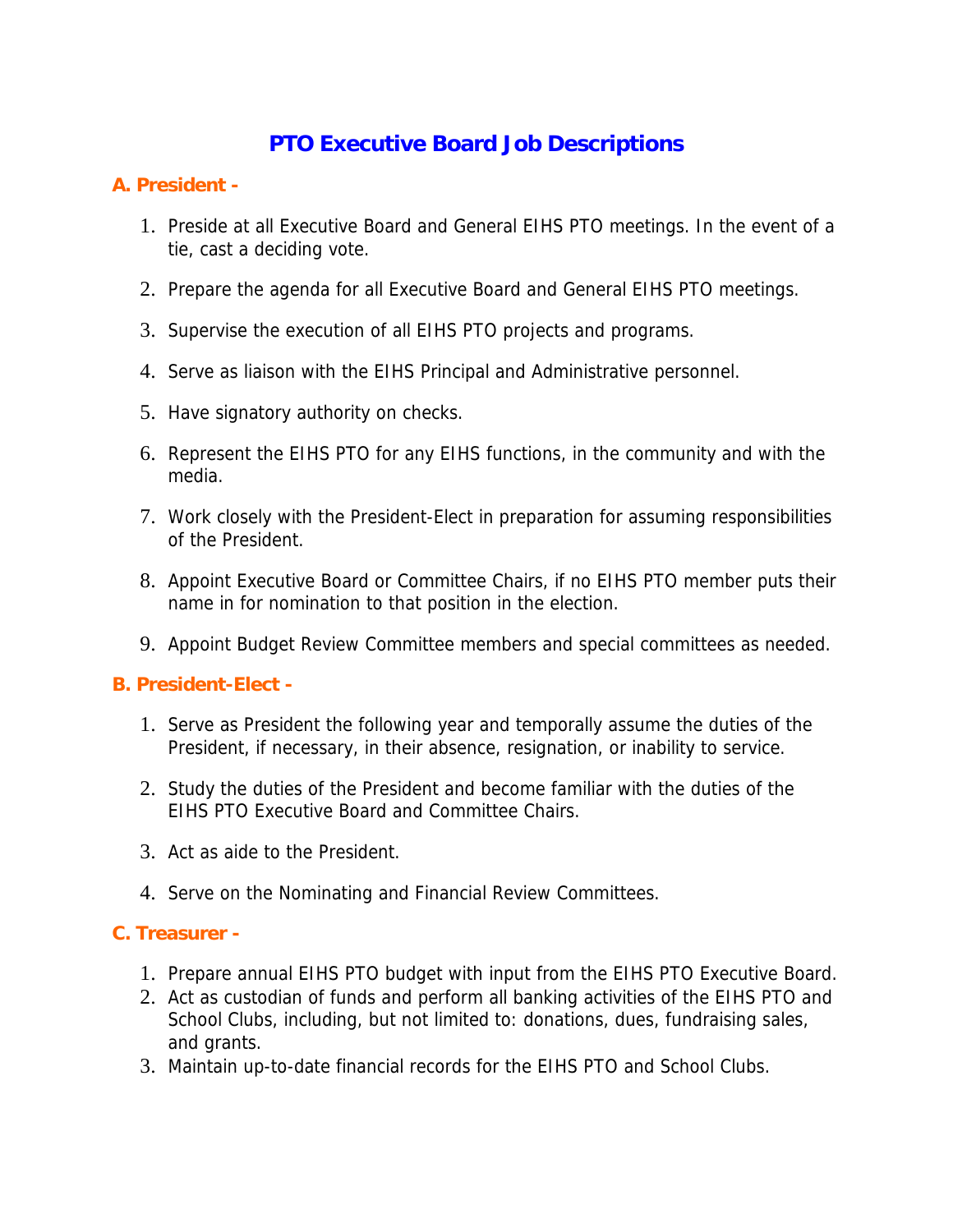- 4. Provide year-to-date financials at each EIHS PTO Executive Board and General EIHS PTO meeting, and at other times upon request of the EIHS PTO Executive Board.
- 5. Complete all financial updates by the close of the fiscal year and provide a full year-end report.
- 6. Oversee and implement the preparation, filings and payment of any and all local, state and federal financial forms and/or taxes.

## **D. Secretary -**

- 1. Give notice, using at least two methods, to all members of the EIHS PTO Executive Board and General EIHS PTO of upcoming meetings.
- 2. Keep an accurate attendance record of all meetings of the EIHS PTO Executive Board and the General EIHS PTO meetings.
- 3. Prepare and distribute meeting minutes for all EIHS PTO meetings.
- 4. Attend to the official correspondence of the EIHS PTO, including, but not limited to gestures of appreciation and sympathy.

# **E. Parliamentarian -**

- 1. Assist the presiding officer in maintaining order in all EIHS PTO meetings.
- 2. Rule on any point of parliamentary procedure.
- 3. Serve as Chair and appoint a special committee to amend Bylaws, as needed.
- 4. Coordinate the approval of all Bylaw revisions by Executive Board and general EIHS PTO.

# **PTO Committee Chair Job Descriptions**

#### **A. Car Pool Coordinator -**

#### **B. Deposit Coordinator –**

- 1. Check safe and PTO box weekly (the day after Chick-fil-A sales) for deposits. These deposits forms are filled out by the volunteer responsible for the event deposit.
- 2. Recount money to verify deposit amount and then fills out the deposit slip for the corresponding deposit bank account.
- 3. Take the deposit to the bank and gives the Treasurer the deposit receipt from the bank along with the original deposit forms.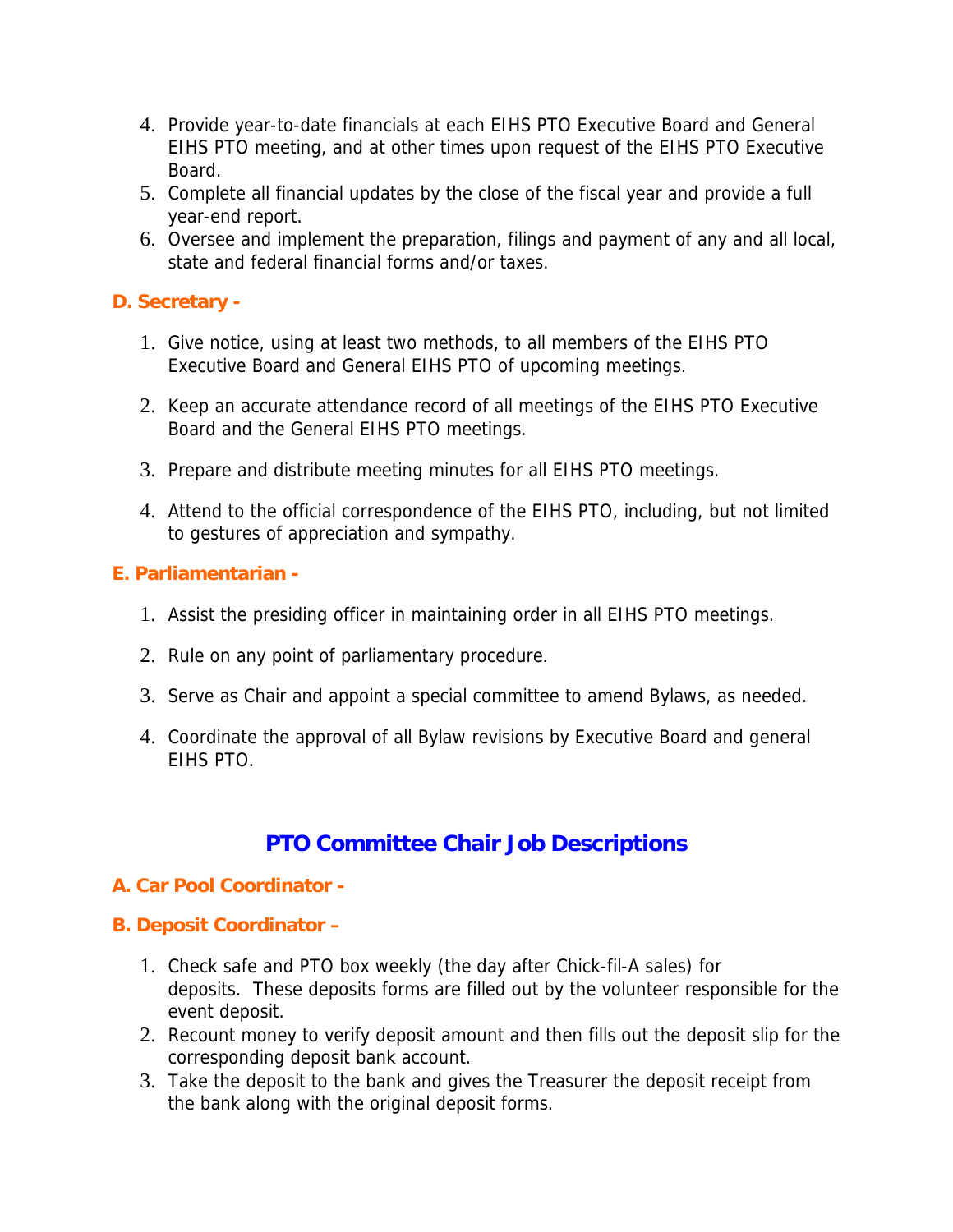4. Deposit Coordinator reports directly to the Treasurer.

## **C. Chair of Fundraising -**

- 1. Oversee the lunchtime food sales Fundraising Committee.
- 2. Oversee other fundraising activities, such as EIHS PTO Auction, etc.

#### **D. Chair of Hospitality -**

- 1. Coordinate and provide volunteers to serve refreshments at EIHS PTO functions
- 2. Coordinate and organize appreciation events and items for the EIHS administrators, staff, and teachers.

#### **E. Chair of Marketing/Communication -**

- 1. Create and maintain the EIHS PTO website.
- 2. Publicize EIHS PTO events and meetings through various website functions.
- 3. Coordinate with Administration to publicize EIHS PTO events and meetings though school E-News, parent call outs and other appropriate parent outreach methods.
- 4. Attend various school events to promote EIHS PTO.

#### **F. Chair of Membership -**

- 1. Conduct EIHS PTO membership drive and maintain the membership database.
- 2. Coordinate with Chair of Marketing to recognize current members.
- 3. Generate tax donation receipt letters and maintain a record thereof.
- 4. Contact past EIHS PTO members to renew their membership, encourage increase in current EIHS PTO membership level.
- 5. Organize EIHS PTO member appreciation event.

#### **G. Chair of Spirit Store -**

- 1. Manage and track uniform inventory, including purchasing of new stock with EIHS PTO Executive Board officers approval.
- 2. Supervise Spirit Store Committee members to ensure all orders are delivered in a timely manner and arrange for uniform and spirit items sales at various school events.